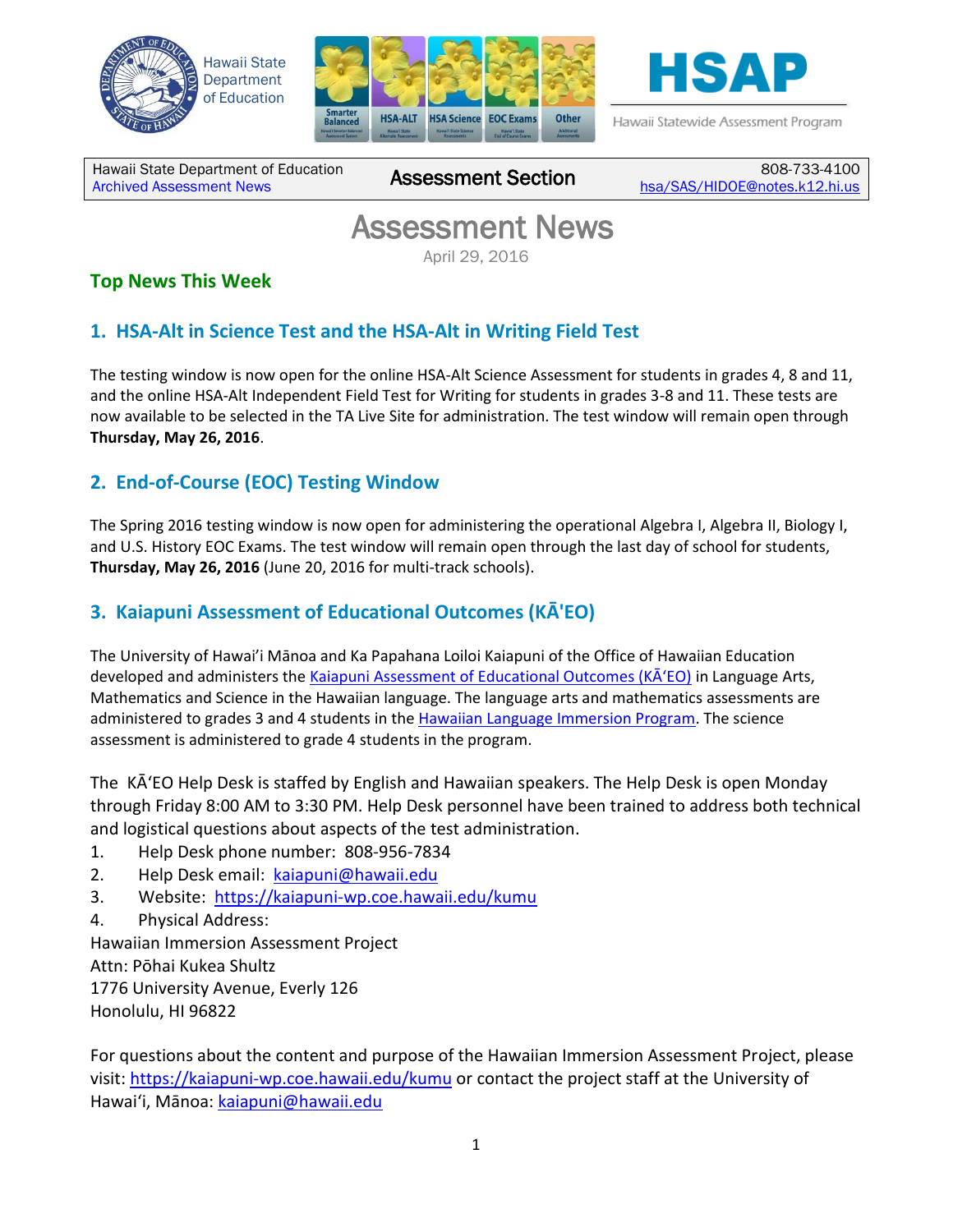April 29, 2016

### **4. What are Test Accommodations?**

Test accommodations are any adjustments made to tests or testing conditions that allow students with physical or learning disabilities to demonstrate their true achievement level on standardized exams or other high-stakes tests. Common adjustments include:

- American Sign Language
- Braille or large print text
- having someone else write down test answers
- listening to reading passages read aloud by text-to-speech (TTS) software

The general goal of providing test accommodations is to create a level playing field for students whose disabilities may adversely affect their ability to show on a test what they have learned.

A common metaphor for test accommodations concerns eyeglasses. Eyeglasses are an accommodation for imperfect or poor vision. If you wanted to test the natural vision ability of a person who wears glasses to see things far away, then wearing glasses during a test of distant vision would invalidate the test score — assuming your purpose is to understand the person's natural or uncorrected vision. On the other hand, if your purpose was to determine the same person's driving ability, then wearing the glasses that he or she wears daily during the driving test would be a valid accommodation because it would provide a more accurate assessment of the person's driving skills by minimizing or eliminating problems due to vision impairments.

To ensure that tests and assessments accurately measure the abilities and academic progress of students, test accommodations are generally limited to only those specific and appropriate adjustments that educators and test developers have determined will allow students to demonstrate what they know and can do. Restricting test accommodations in this manner is intended not only to ensure testing validity and fairness to other students, but also to ensure that test results don't overestimate or underestimate student abilities. For example, inaccurately inflated scores could lead to the withholding of specialized services and accommodations that students may actually need, while inaccurately low scores could mask a student's true academic potential and abilities, which could result in him or her being placed into courses that are insufficiently challenging.

Accurate measurement based on the appropriate use of accommodations is important to educators who want a precise picture of what students know and can do, since testing results are often used to inform the instructional and support modifications that students may need.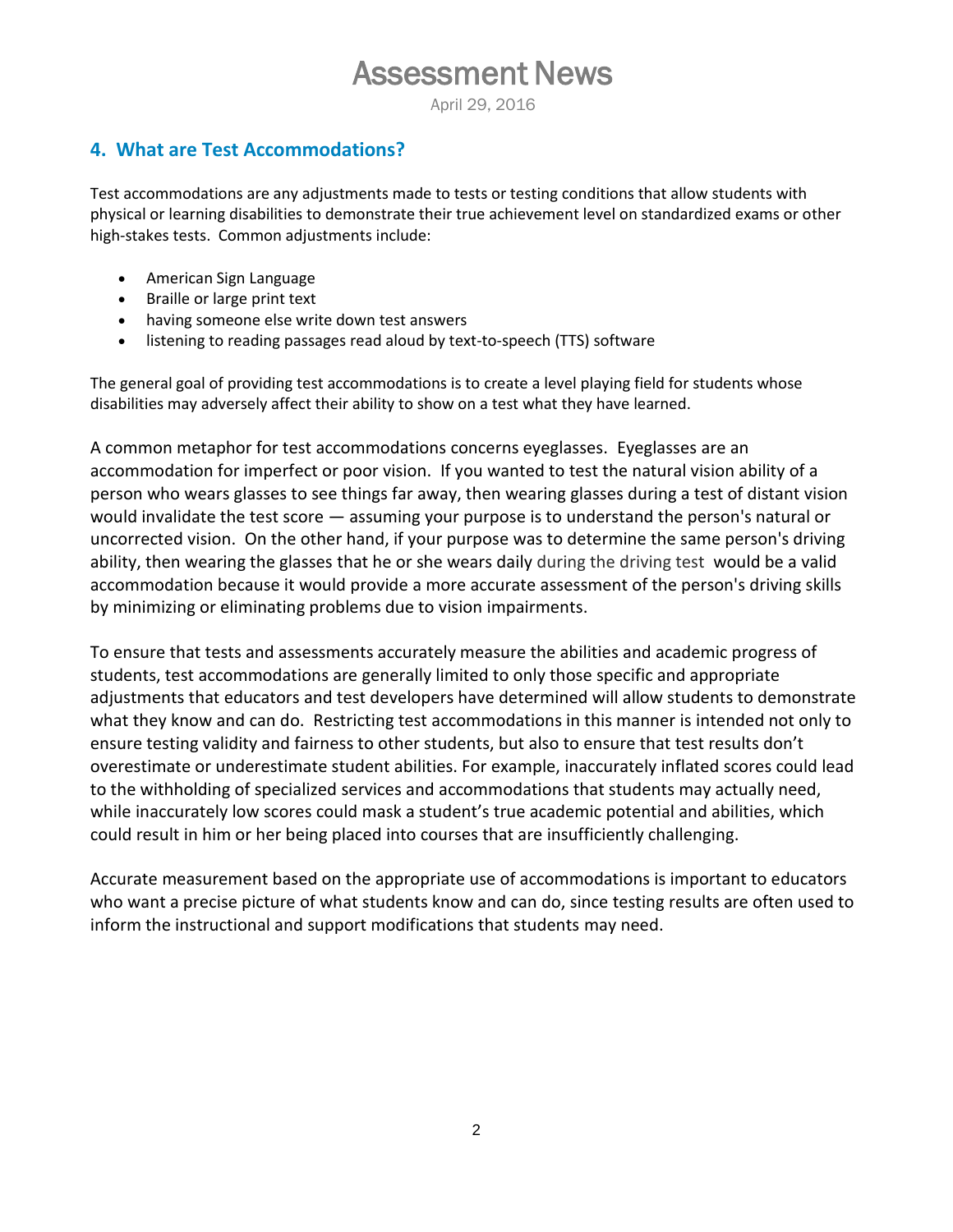April 29, 2016

### **5. Test Administrator Must Complete Read Aloud or Scribe Protocol Training Before an Identified Student is Tested**

#### **Read Aloud**

The non-embedded "read aloud" designated supports for the ELA items in the CAT and PT and the Mathematics items in the CAT and PT may be provided for a general education, ELL, IDEA-eligible, or 504 student who is a struggling reader, has reading related disabilities, or is blind and does not yet have adequate braille skills. If read aloud is not used regularly during instruction, this support is likely to be confusing and may impede the student's performance on the assessments. A human reader must be provided on an individual basis and may not be provided for a group of students. A student may ask the human reader to slow down or repeat text.

The non-embedded "read aloud" accommodation for the ELA CAT reading passages may only be provided for IDEA-eligible or 504 students who have a documented reading-based disability included in their IEP or 504 Plans.

The test administrator who will serve as the human reader must independently review two documents on the Smarter Balanced Resources page and sign a Security/Confidentiality Agreement form which needs to be faxed to the Department's Assessment Section at 808-733-4483 before the student can be tested.

1. Read Aloud Guidelines are located in the "User Guides" folder.

[Read-Aloud Guidelines](http://alohahsap.org/SMARTERBALANCED/wp-content/uploads/Read-Aloud-Guidelines_2015-2016.pdf) [pdf] - When a student cannot access text-to-speech, an embedded resource available on the Smarter Balanced Assessment, the student may be eligible to work with a test reader. A test reader is an adult who provides an oral presentation of the assessment text to an eligible student. The test reader must be trained and qualified and must follow the *Smarter Balanced Guidelines for Read Aloud, Test Reader.* 

2. Read Aloud Narrated Training Module PowerPoint is located in the "Trainings" folder.

[Read-Aloud Training Module](http://alohahsap.org/SMARTERBALANCED/wp-content/uploads/2015/03/Read-Aloud-Training-Module.pptx) [ppt] - This training module is designed to help the read-aloud test reader understand the guidelines for the Read-Aloud designated support and accommodation when administering the Smarter Balanced Assessments.

3. The Security/Confidentiality Agreement Form is on page 8 in the Read Aloud Guidelines document.

The student must be tested in an individual setting for each ELA and Mathematics CAT and PT test so the nonembedded "separate setting" designated support needs to be activated in TIDE for the student by the test coordinator or test administrator.

#### **Scribe**

The non-embedded "scribe" designated support for the ELA non-writing (typing) items in the CAT and PT and the Mathematics items in the CAT and PT may be provided for a student who has documented significant motor or processing difficulties, or who has had a recent injury (such as a broken hand or arm) that makes it difficult to produce responses may need to dictate his/her responses to a human, who then records the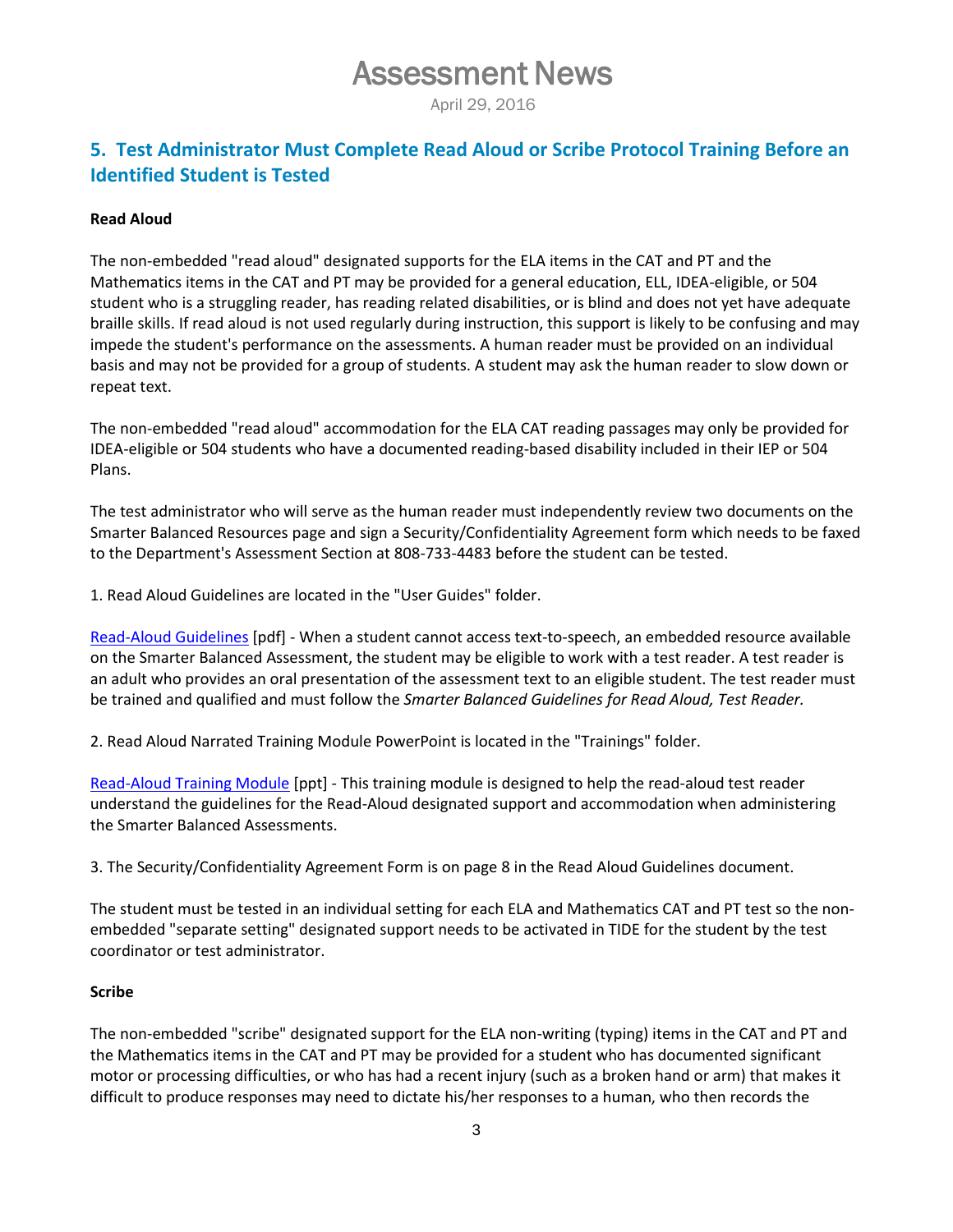April 29, 2016

student's responses verbatim. It is important that the student be able to develop planning notes via the human scribe, and to view what he/she produces while composing via dictation to the scribe.

The non-embedded "scribe" accommodation for the ELA CAT and PT writing (typing) items may only be provided for a student who has documented significant motor or processing difficulties, or who has had a recent injury (such as a broken hand or arm) that makes it difficult to produce responses may need to dictate his/her responses to a human, who then records the student's responses verbatim. It is important that the student be able to develop planning notes via the human scribe, and to view what he/she produces while composing via dictation to the scribe.

The test administrator who will serve as the human scribe must independently review two documents on the Smarter Balanced Resources page and sign a Security/Confidentiality Agreement form which needs to be faxed to the Department's Assessment Section at 808-733-4483 before the student can be tested.

1. Scribing Protocol is located in the "User Guides" folder.

[Scribing Protocol \[](http://alohahsap.org/SMARTERBALANCED/wp-content/uploads/Scribing-Protocol_2015_2016.pdf)pdf] - Scribes are allowable on Smarter Balanced Assessments as a documented accommodation for ELA writing, and a designated support for mathematics and ELA non-writing items. The scribe must be trained and qualified and must follow the *Scribing Protocol for Smarter Balanced Assessments.* 

2. Scribing Protocol Narrated Training Module PowerPoint is located in the "Trainings" folder.

[Scribing Protocol Training Module \(Narrated\)](http://alohahsap.org/SMARTERBALANCED/wp-content/uploads/2015/03/Scribing-Protocol-Training-Module.pptx) [ppt] - This module is designed to help the adult who acts as a scribe for a student understand the guidelines for the scribe designated support and accommodation when administering the Smarter Balanced assessments.

3. The Security/Confidentiality Agreement Form is on page 5 in the Scribing Protocol document.) The student must be tested in an individual setting for each ELA and Mathematics CAT and PT test so the non-embedded "separate setting" designated support needs to be activated in TIDE for the student by the test coordinator or test administrator.

#### **6. Smarter Balanced Spring 2016 Digital Library Spotlight Webinar and Forum Series**

Spotlight Webinars are presented by national experts and innovative practitioners. They highlight Digital Library resources on timely and relevant topics. Spotlight Forums provide opportunities for educators from across Smarter Balanced states to discuss the resources and webinars. The Spring 2016 Spotlight webinar is recorded and posted.

 Dr. Martha Thurlow will provide an interactive session from 11:00 a.m.–12:00 p.m. PDT on May 2 highlighting the *[Including All Students in Assessments of ELA and Mathematic](http://smarterbalanced.us11.list-manage.com/track/click?u=180c5db840df3e34c7063101f&id=99da0ece94&e=e2311b607f)* resource in the Digital Library. She will discuss the Smarter Balanced universal tools, designated supports, and accommodations and provide suggestions for what to consider and how to make appropriate decisions for individual students. The presentation includes a student case to illustrate the process and provides additional resources for educators to support their learning and decision making. [Registration is required.](http://smarterbalanced.us11.list-manage.com/track/click?u=180c5db840df3e34c7063101f&id=970b8df83a&e=e2311b607f) Dr. Thurlow will also facilitate a [Spotlight Forum](http://smarterbalanced.us11.list-manage.com/track/click?u=180c5db840df3e34c7063101f&id=92d965fdd9&e=e2311b607f) from May 2-6, 2016. Join her and other educators from member states to discuss how to use the Smarter Balanced Usability, Accessibility, and Accommodations framework and the Individual Student Assessment